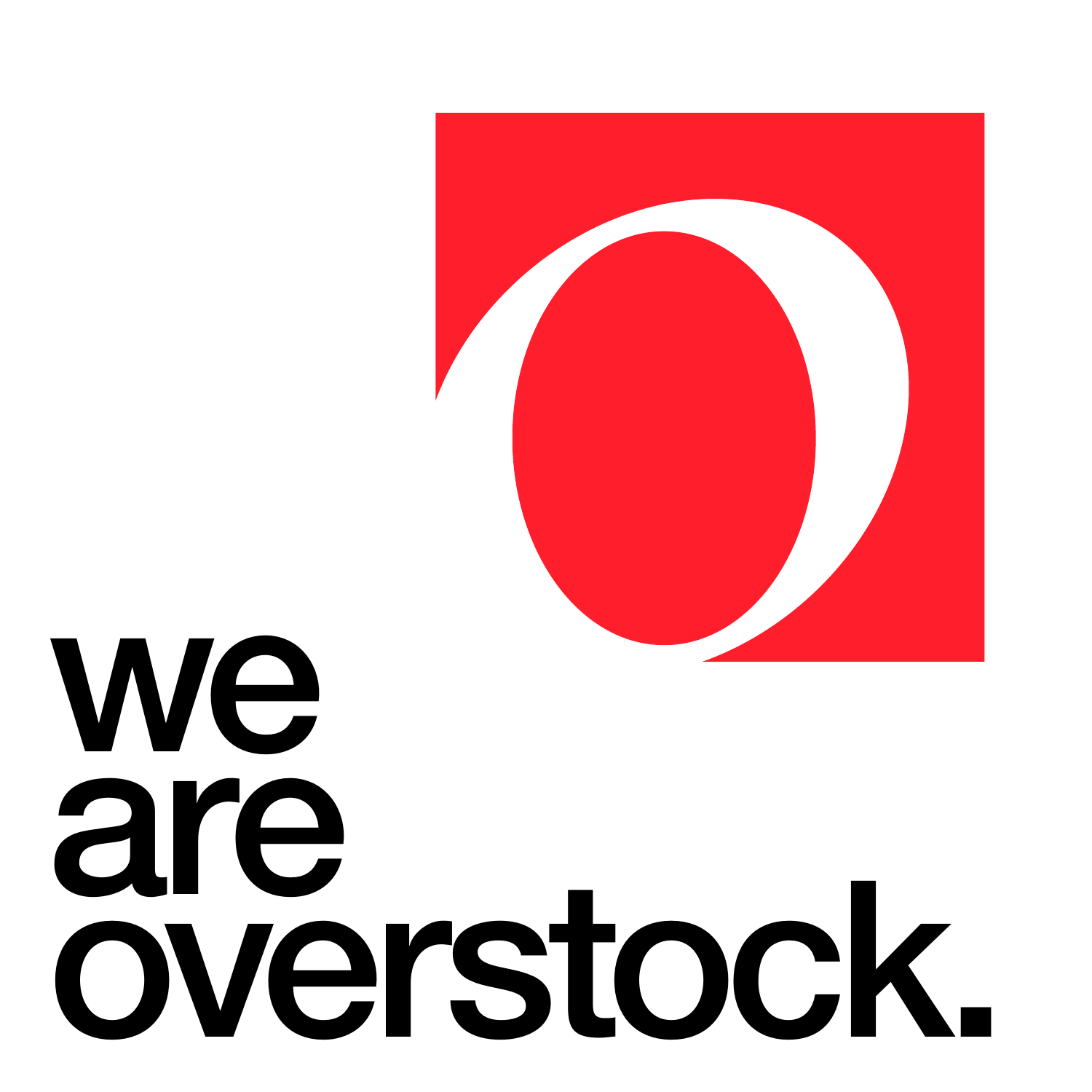## *dream homes for all* our vision

This vision communicates our focus, meaning, and purpose. It aligns and inspires employees to accomplish the long-term goals of the company.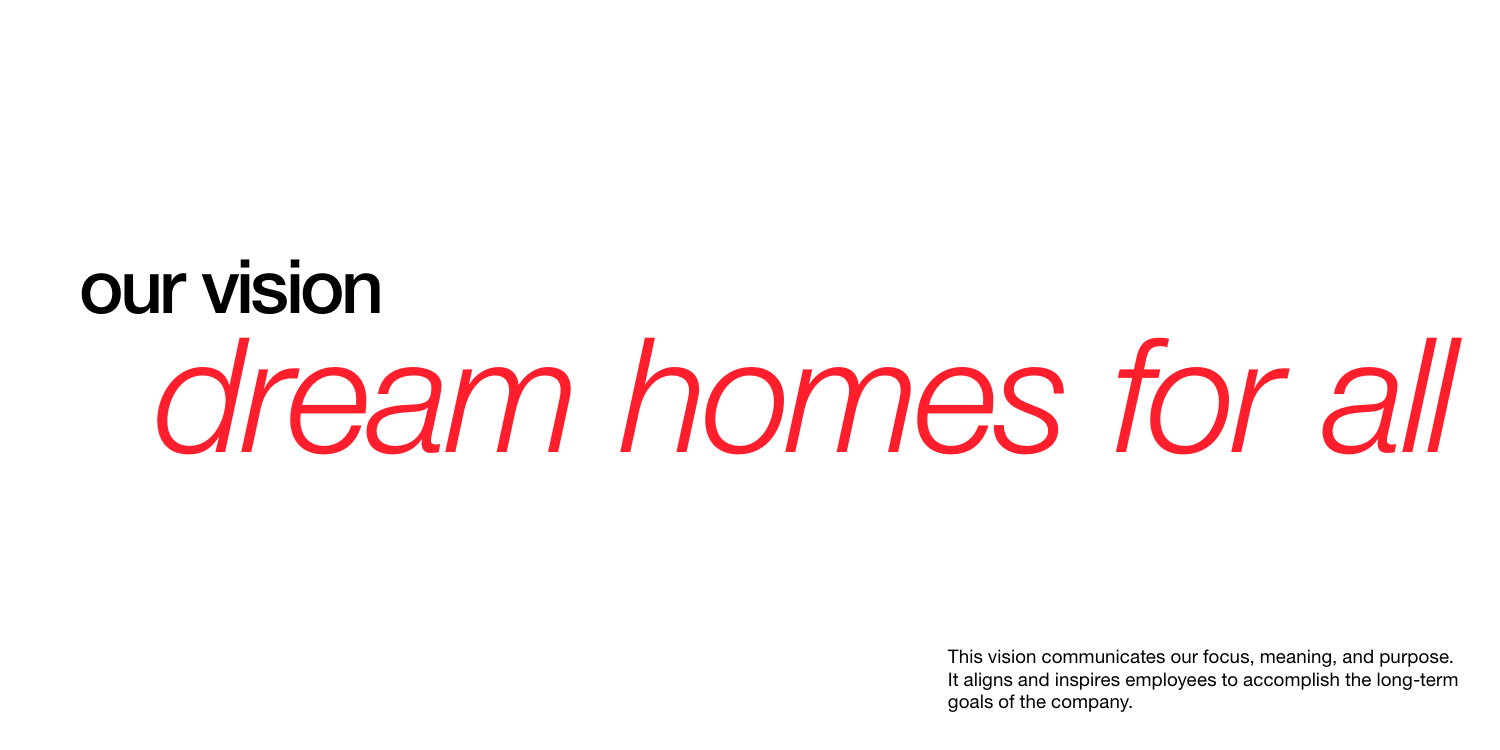## our mission

This mission declares how we achieve the long-term goals of the company.

#### we are a customer-focused online retailer

We make beautiful and comfortable spaces accessible by helping our customers easily and confidently find just what they want for less.

#### we are a technology company

We embrace leading technology platforms, methodologies, and processes across the company to focus innovation within our three brand pillars: Product Findability, Smart Value, and Easy Delivery & Support.

#### we are creating enterprise value

We cultivate a flourishing ecosystem of employees, customers, and partners in order to deliver sustainable, profitable market share growth.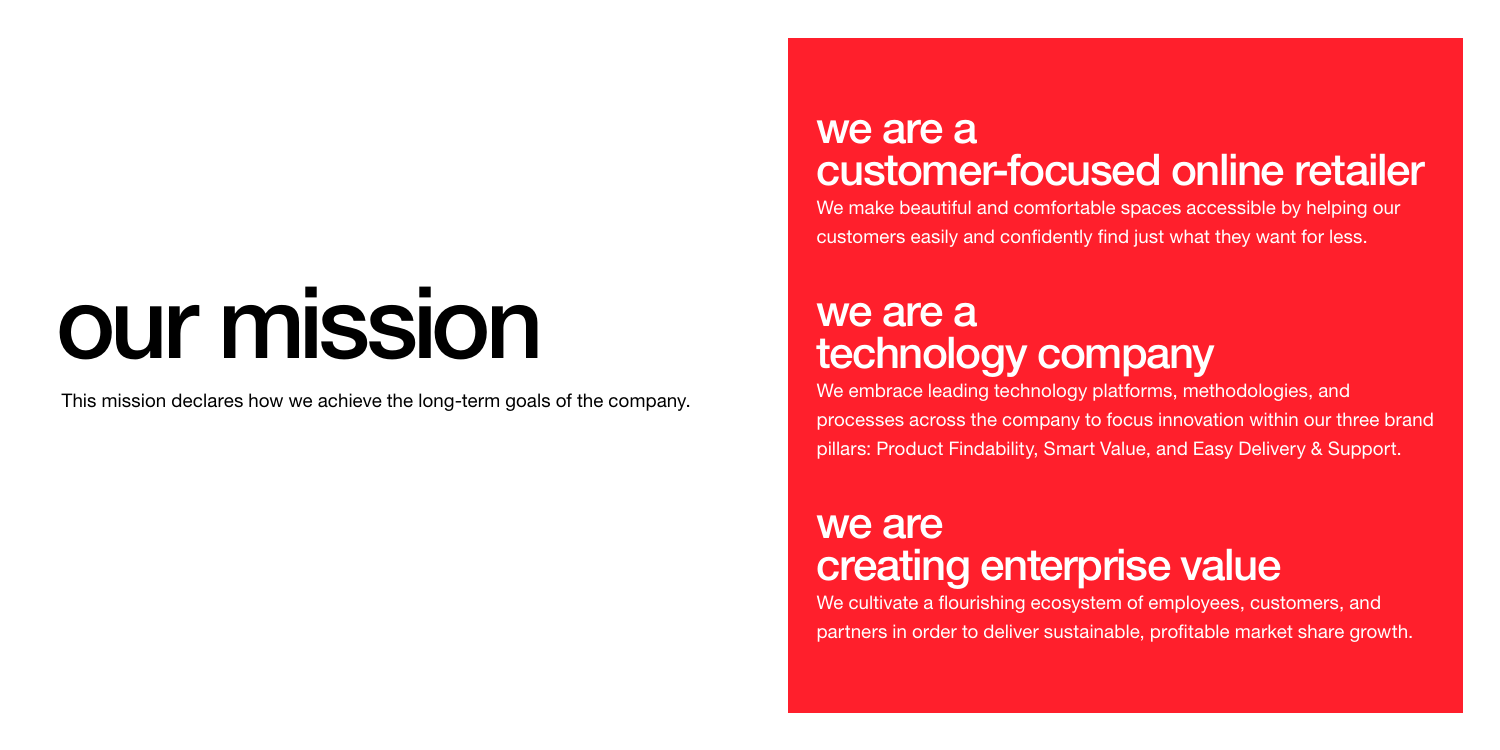These values articulate our commitment to an inclusive, outcome-driven, and<br>positive work environment, and embody our generative culture and spirit.<br>They serve as quides to our decision-making within the company. positive work environment, and embody our generative culture and spirit. They serve as guides to our decision-making within the company.

We celebrate our differences. respecting and welcoming our colleagues with unique opinions and ideas. No matter your background, your perspective, your experiences, your identity, we want you to be authentically you.

#### know your<br>numbers be you communities and the you

We are laser-focused on using data to drive innovation and decisions to achieve our company strategy, initiatives, objectives, and key results. We spend company resources thoughtfully and creatively to facilitate sustainable, profitable market share growth.

We do good for our customers, our partners, our employees, our shareholders, and our communities. Our values, leadership principles, and qualities guide how we do good business.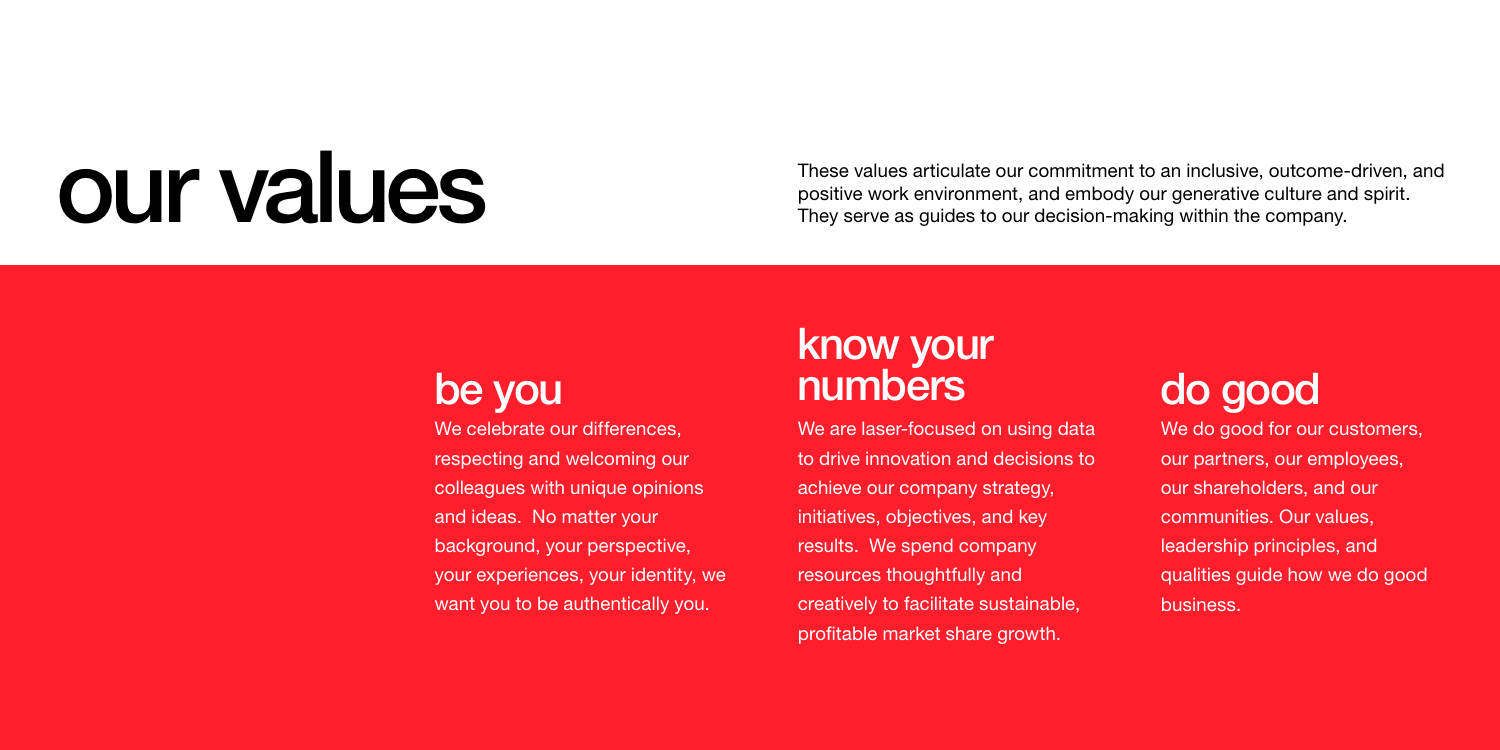### our leadership principles

These principles guide the interactions of our leaders with colleagues, creating a psychologically safe environment for productive and collaborative exchanges for improved outcomes.

#### open and active discussion

We share our perspectives and ideas with one another forthrightly and respectfully.

### assume good intent

We approach our colleagues knowing their motivations are meant to be in the best interests of the company.

#### challenge ideas, not people

We question the subject matter, not the character of our colleagues.

### actively listen to understand

We provide our undivided attention and consider others' perspectives.

### commit when a decision is made

We unite in and actively support the determined approach.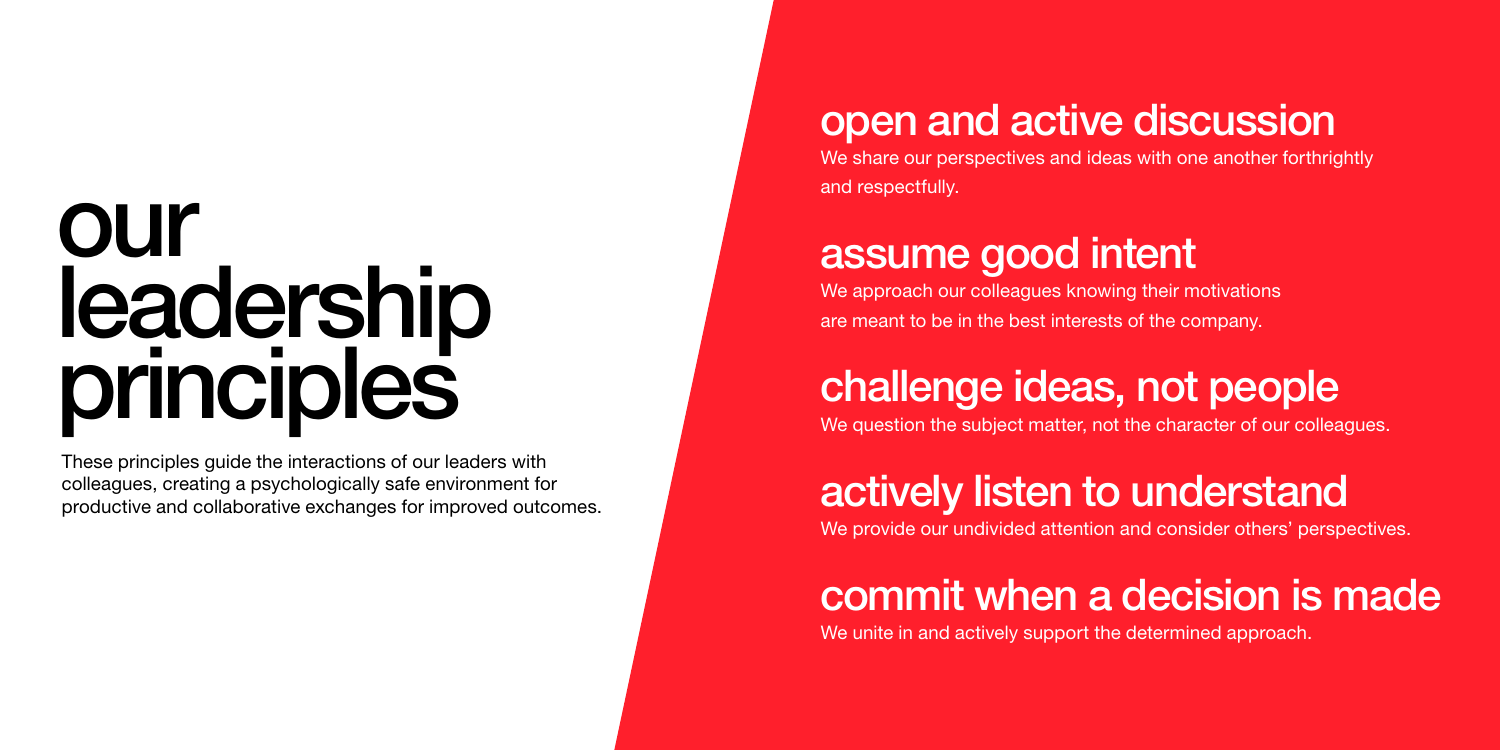## our qualities

We look for, measure, and develop these qualities in our employees so that all become empowered to be effective and valuable contributors in the organization.

#### *1* We own our actions and deliver. accountable & reliable

*2* We work together to achieve common goals of the company. collaborative

#### *3* problem solve

We synthesize information to formulate a plan and achieve a solution.

*4* productive & outcome-driven

-<br>We show consistency in taking initiative and achieving goals.



*6*

#### communicative & inspirational

We listen, motivate, and work together to achieve a common goal.

We make decisions and own them. decisive



### empowering & coach

We communicate intent and provide full support.

*8*

We are focused on company strategy, initiatives, objectives and key results. strategic & innovative